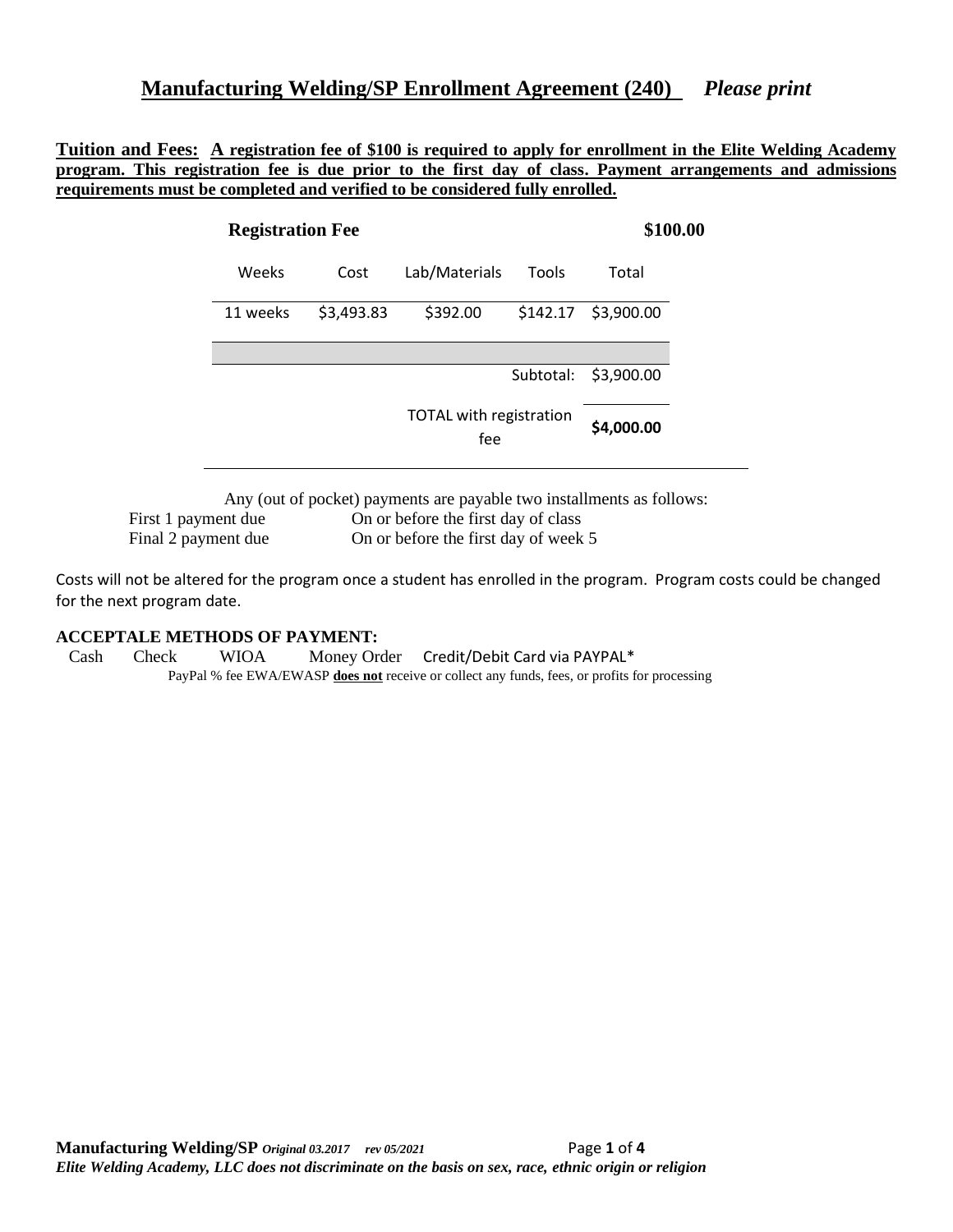# **Cancellation and Settlement Policy:**

Elite Welding Academy agrees to accept cancellations and make refunds according to the following: An enrollment agreement may be cancelled within five (5) calendar days after the date of signing. The school shall promptly fully refund all tuition and fees paid pursuant to the enrollment agreement. Such refund shall be made no later than forty-five (45) days after cancellation. All monies paid by an applicant will be refunded if the applicant is rejected by the school or the school cancels the program's scheduled start date. A student is considered a No-Start if they do not show up for class on their start date. A no-start incurs no charges except the registration fee paid.

EWA uses our accreditor's refund policy to determine any refunds/debt to Elite after a withdrawal.

For all Title IV recipients the R2T4 calculation must be done first to determine aid that has been earned, see R2T4 policy in school catalog.

# **ACCET Refund Policy:**

- 1. Elite Welding Academy may retain an administrative fee associated with withdrawal or termination not to exceed \$100.
- 2. During the first week of classes, tuition charges will not exceed 10% of the stated tuition or maximum of \$1000.00. When determining the number of weeks completed by the student, the institution will consider a partial week the same as if a whole week were completed, provided the student was present at least one day during the scheduled week.
- 3. After the first week and through fifty percent of the period of financial obligation (term), tuition charges retained will not exceed a pro rata (%) portion of tuition for the training period (term) completed, plus 10% of the unearned tuition for the period of training that was not completed. (example below)
- 4. After fifty percent (50%) of the period of financial obligation (term) is completed, the institution may retain the full tuition.

# **ACCET Refund Computation Sample:**

Term 2 is 7 weeks of training. Term 2 starts on May 19<sup>th</sup> and ends July 1<sup>st</sup>. Tuition is \$3067 **per term.**

Last date of attendance is June  $2<sup>th</sup>$ . Student is obligated for 3 weeks of attendance for that term. The percentage of tuition retained by the school is based on the portion of the program the student was attending when the student dropped or was dismissed. Number of weeks student attended  $=$  3 weeks of a term

Number of weeks student is financial obligated  $= 7$  weeks

| Pro Rata portion completed based on 7 weeks = $3/7$ = 42.9% |               |
|-------------------------------------------------------------|---------------|
| 42.9% X \$3067 tuition                                      | $= $1751.26$  |
| $10\%$ X \$1751.26 (unearned tuition)                       | $=$ \$ 175.13 |
| Owed to Elite Welding Academy                               | $=$ \$1490.87 |
| Refunded to student by July 3rd                             | $= $1576.13$  |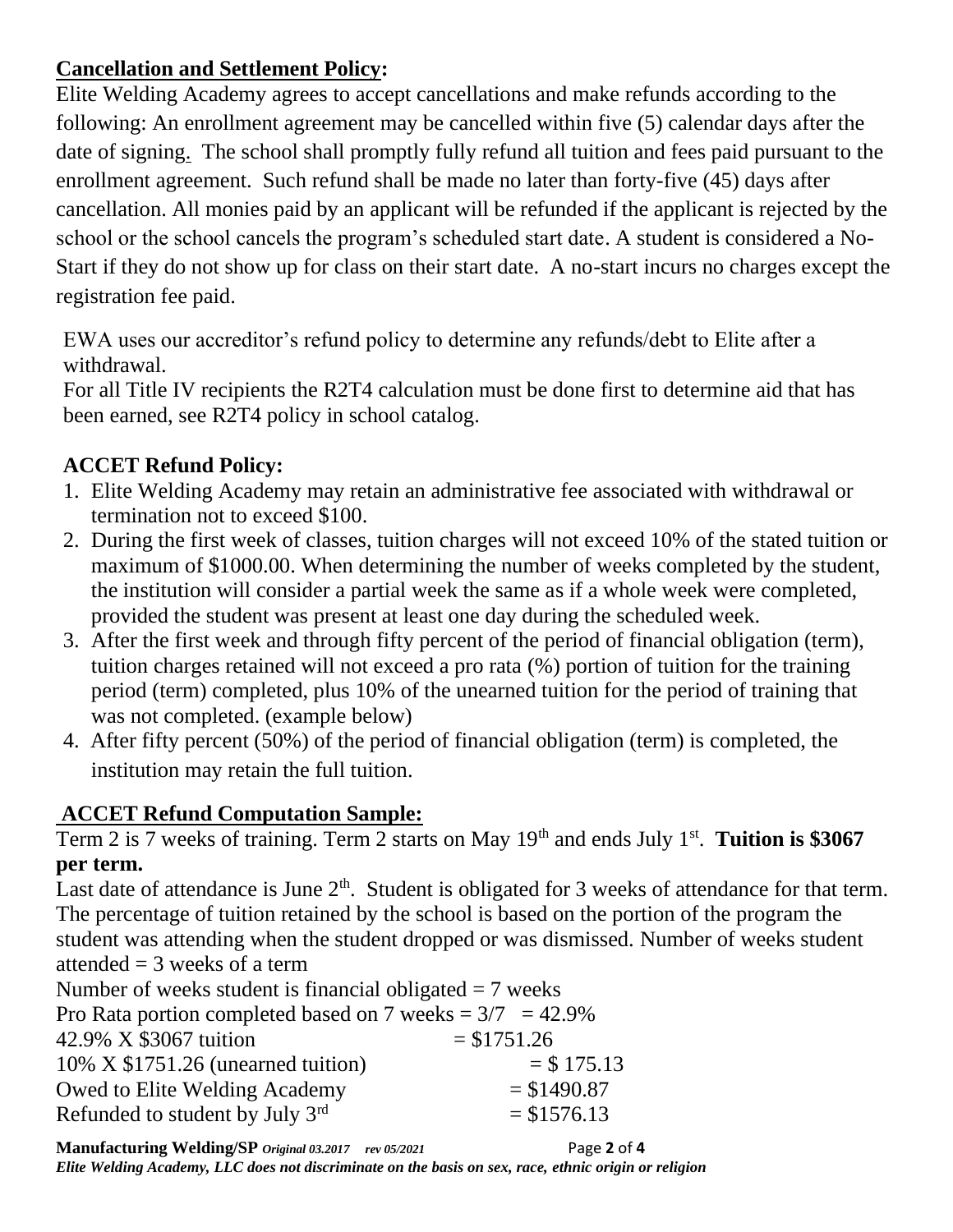## INDIANA Resident

## OFFICE FOR CAREER AND TECHNICAL SCHOOLS REFUND POLICY

The postsecondary proprietary educational institution shall pay a refund to the student in the amount calculated under the refund policy specified below or as otherwise approved by the Office for Career and Technical Schools (OCTS). The institution must make the proper refund no later than thirty-one (31) days of the student's request for cancellation or withdrawal.

If a postsecondary proprietary educational institution utilizes a refund policy of their recognized national accrediting agency or the United States Department of Education (USDOE) Title IV refund policy, the postsecondary proprietary educational institution must provide written verification in the form of a final refund calculation, upon the request of OCTS, that its refund policy is more favorable to the student than that of OCTS.

The following refund policy applies to each postsecondary proprietary educational institution as follows:

- 1. A student is entitled to a full refund if one (1) or more of the following criteria are met:
	- a. The student cancels the enrollment agreement or enrollment application within six (6) business days after signing.
	- b. The student does not meet the postsecondary proprietary educational institution's minimum admission requirements.
	- c. The student's enrollment was procured as a result of a misrepresentation in the written materials utilized by the postsecondary proprietary educational institution.
	- d. If the student has not visited the postsecondary educational institution prior to enrollment and, upon touring the institution or attending the regularly scheduled orientation/classes, the student withdrew from the program within three (3) days.
- 2. A student withdrawing from an instructional program, after starting the instructional program at a postsecondary proprietary institution and attending one (1) week or less, is entitled to a refund of ninety percent (90%) of the cost of the financial obligation, less an application/enrollment fee of ten percent (10%) of the total tuition, not to exceed one hundred dollars (\$100).
- 3. A student withdrawing from an instructional program, after attending more than one (1) week but equal to or less than twenty-five percent (25%) of the duration of the instructional program, is entitled to a refund of seventy-five percent (75%) of the cost of the financial obligation, less an application/enrollment fee of ten percent (10%) of the total tuition, not to exceed one hundred dollars (\$100).
- 4. A student withdrawing from an instructional program, after attending more than twentyfive percent (25%) but equal to or less than fifty percent (50%) of the duration of the instructional program, is entitled to a refund of fifty percent (50%) of the cost of the financial obligation, less an application/enrollment fee of ten percent (10%) of the total tuition, not to exceed one hundred dollars (\$100).
- 5. A student withdrawing from an instructional program, after attending more than fifty percent (50%) but equal to or less than sixty percent (60%) of the duration of the